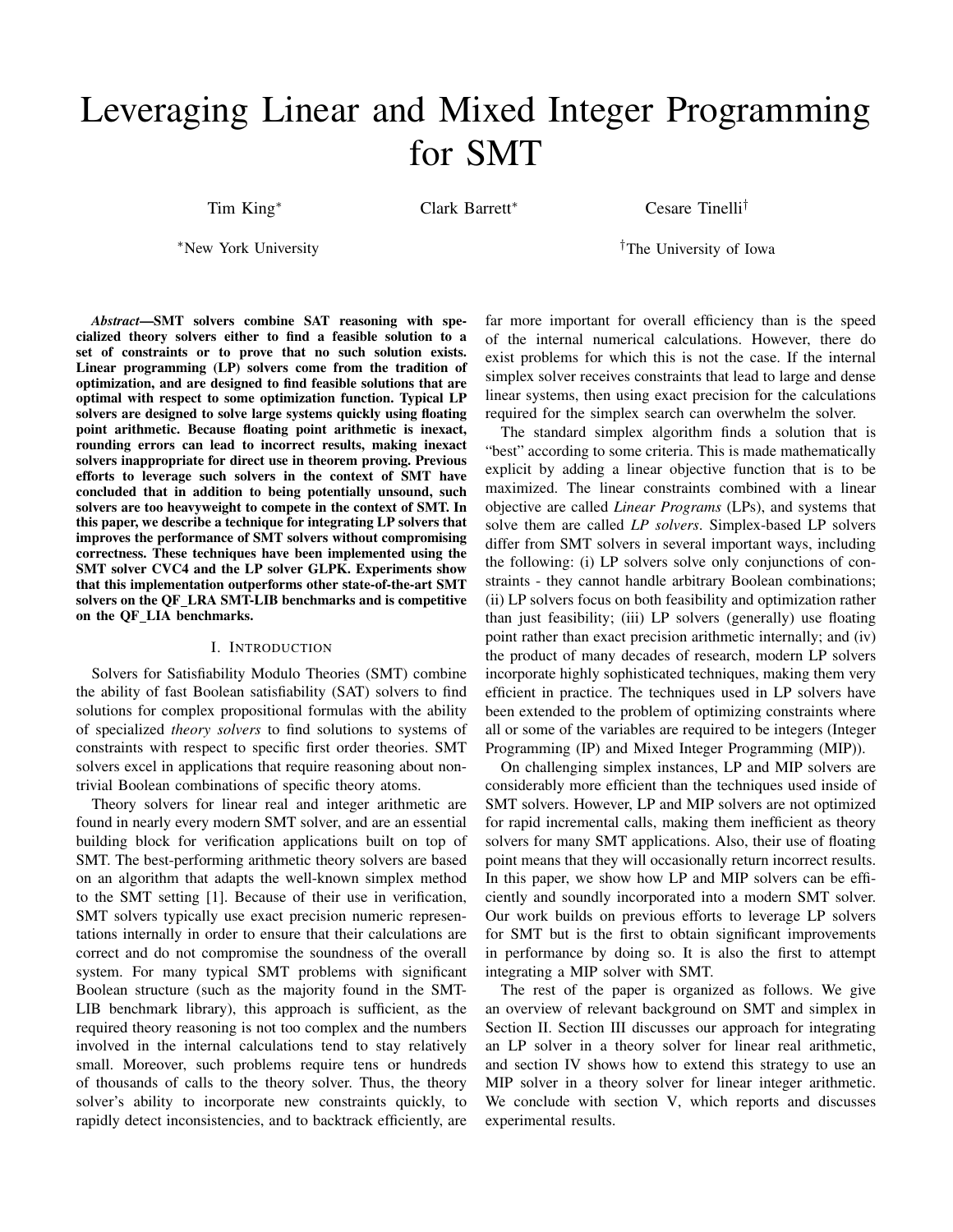#### II. BACKGROUND

The core SMT problem is to determine whether a first order formula  $\phi$  is satisfiable with respect to a fixed first order theory  $T$  [2]. Most modern SMT solvers rely on a  $DPLL(T)$  framework which combines a Boolean satisfiability (SAT) solver with decision procedures for various theories. The SAT solver is used to find an assignment of theory literals to truth values that is propositionally consistent with the Boolean skeleton of  $\phi$ . The theory-specific modules used by SMT solvers are called *theory solvers*.

A theory solver for theory  $\mathcal T$  takes as input a set  $\Phi$  of theory literals<sup>1</sup> and determines whether  $\Phi$  is consistent with respect to  $\mathcal T$ . If so, the theory solver responds with Sat and (optionally) a *model*, an assignment to the free variables in Φ that makes every formula in  $\Phi$  true. If not, the theory solver responds with Unsat together with a small (ideally minimal) subset of  $\Phi$ known to be unsatisfiable in  $\mathcal T$ , called a *conflict* set. A conflict set C is converted into a clause  $\bigvee_{l \in C} \neg l$ , and sent to the SAT solver. In addition, any  $T$ -valid formula can be sent to the SAT solver by the theory solver and such formulas are called *theory lemmas*. Theory lemmas are used by theory solvers to help direct and guide the SAT solver during its search.

The focus of this paper is a novel theory solver for quantifier-free mixed linear integer and real arithmetic. We assume a language that includes the usual arithmetic constants and operators, a vector  $V = \langle x_1 ... x_n \rangle$  of variables,<sup>2</sup> and a unary predicate IsInt. We assume that atoms are of the form (i)  $\sum c_i \cdot x_i \bowtie d$  where  $c_i$  and d are rational constants,  $\bowtie \in \{<,\leq,=\}$ , and  $x_i \in V$ , or of the form (ii) IsInt $(x_i)$ , where  $x_i \in V$ . An *assignment* a maps each  $x_i \in V$  to a value in the set R of real numbers. An assignment a *satisfies* an atom  $\sum c_i \cdot x_i \bowtie d$  whenever  $\sum c_i \cdot a(x_i) \bowtie d$  holds and satisfies IsInt $(x_i)$  whenever  $a(x_i)$  is an integer. An atom that is satisfied by some assignment is said to be *satisfiable*. We lift the notion of satisfaction to arbitrary Boolean combinations of atoms in the natural way. We write  $\phi \models_T \beta$  if every assignment satisfying  $\phi$  also satisfies  $\beta$ . We assume that  $V$ is partitioned into a set  $\mathcal{V}_{\mathbb{R}}$  of real variables and a set  $\mathcal{V}_{\mathbb{Z}}$ of integer variables. The *integer-tightening* of a formula Φ is defined as  $\phi \land \bigwedge_{z \in \mathcal{V}_\mathbb{Z}} \text{IsInt}(z)$ , and the *real relaxation* of a formula  $\alpha$  is obtained by replacing every application of the Is Int predicate in  $\alpha$  by True.<sup>3</sup> A formula is *integer-feasible* if its integer-tightening is satisfiable (and *integer-infeasible* otherwise), and an assignment is called *integer-compatible* if it assigns an integer to each integer variable. If a formula's real relaxation is satisfied by some assignment, we say it is *real-feasible* (or just *feasible*).

We first describe the well-known approach for simplexbased theory solvers in SMT, an approach we call *Simplex for DPLL(T)* (more details can be found in [1], [3]). The input is a conjunction of atoms of the form  $\sum c_i \cdot x_i \leq d$ .

Weak inequalities are transformed by introducing a fresh real variable s for  $\sum c_i \cdot x_i$  and rewriting the constraint as  $s = \sum c_i \cdot x_i \wedge s \leq d$ . The original  $x_i$  variables are called *structural* while the introduced s variables are called *auxiliary*. The orig function maps each auxiliary variable to its definition, orig $(s) \equiv \sum c_i \cdot x_i$ . Strict inequalities  $\sum c_i \cdot x_i < d$  are rewritten as  $\sum c_i \cdot x_i + \delta \le d$  where  $\delta$  is a small constant that can be determined later. To properly reason in the presence of  $\delta$ , some of the internal constants are represented as special δ-rationals, pairs  $\langle a, b \rangle$  of rationals interpreted as  $a + b \cdot \delta$ . Details on this technique can be found in [4].

After applying these transformations, the resulting constraints can always be written as:  $T\mathcal{V} = 0 \wedge l \leq \mathcal{V} \leq u$ , where  $T$  is a matrix, and l and  $u$  are vectors of lower and upper bounds on the variables. We use  $T_i$  to denote the *i*-th row of T. We use  $l(x)$  and  $u(x)$  to denote the lower and upper bound on a specific variable x. If x has no lower (upper) bound, then  $l(x) = -\infty$  ( $u(x) = +\infty$ ). The theory solver searches for an assignment  $a: \mathcal{V} \mapsto \mathbb{R}$  that satisfies the constraints.

We assume  $T$  is an  $n \times n$  matrix in *tableau form*: the variables V are partitioned into the *basic* variables B and *nonbasic* variables  $N$  (to emphasize when a variable  $x_i$  is basic, we will write  $b_i$  as a synonym for  $x_i$  when  $x_i \in \mathcal{B}$ ), and  $T_i$  is all zeroes iff  $x_i \in \mathcal{N}$ . Furthermore, for each column i such that  $b_i \in \mathcal{B}$ , we have  $T_{k,i} = 0$  for all  $k \neq i$  and  $T_{i,i}$  = −1. Thus, each nonzero row  $T_i$  of T represents a constraint  $b_i = \sum_{x_j \in \mathcal{N}} T_{i,j} \cdot x_j$ . Initially, the basic variables are exactly the auxiliary variables.

The simplex solver works by making a series of changes to an initial assignment  $a$  and the tableau  $T$  until the constraints are satisfied or determined to be unsatisfiable. During this process,  $T \cdot a(V) = 0$  is an invariant. To initially satisfy this invariant, we can set  $a(x_i) = 0$  for all i. To maintain the invariant, whenever the assignment to a non-basic variable changes, the assignments to all dependent basic variables are also updated. Changes to the tableau are made via *pivoting*. Pivoting takes a basic variable  $b_i$  and a non-basic variable  $x_j$ such that  $T_{i,j} \neq 0$ , and swaps them: after pivoting,  $x_j$  becomes basic and  $b_i$  becomes non-basic.

Simplex for DPLL( $T$ ) solvers modify the assignment a and pivot the tableau  $T$  until a satisfying assignment is found or a *row conflict* is detected: a basic variable  $b_i$  violates one of its bounds but none of the non-basic variables that  $b_i$  depends on can be used to fix this without violating their own bounds. For example, suppose  $a(b_i) > u(b_i)$  and for all  $x_i \in \mathcal{N}$  with positive coefficients in row  $T_i$  ( $T_{i,j} > 0$ ),  $a(x_j) = l(x_j)$  and for all  $x_k \in \mathcal{N}$  with negative coefficients in row  $T_i$  ( $T_{i,k}$  < 0),  $a(x_k) = u(x_k)$ . Then,  $b_i \ge a(b_i)$  is entailed by the row and the constraints on the non-basic variables.<sup>4</sup> Since this contradicts  $b_i \leq u(b_i)$ , the entire system of constraints is unsatisfiable, and the following conflict set is generated:

$$
\bigcup_{T_{i,j}>0} \{x_j \ge l(x_j)\} \cup \bigcup_{T_{i,k}<0} \{x_k \le u(x_k)\} \cup \{b_i \le u(b_i)\}.
$$

<sup>&</sup>lt;sup>1</sup>We will follow the common practice of overloading  $\Phi$  to mean  $\bigwedge_{\varphi \in \Phi} \varphi$ in contexts where a formula rather than a set is expected.

<sup>&</sup>lt;sup>2</sup>For convenience, we will also use V to refer to the set  $\{x_1 \ldots x_n\}$ .

<sup>&</sup>lt;sup>3</sup>We assume that IsInt occurs only positively in input formulas.

<sup>&</sup>lt;sup>4</sup>There is a dual case when  $a(b_i) < l(b_i)$ .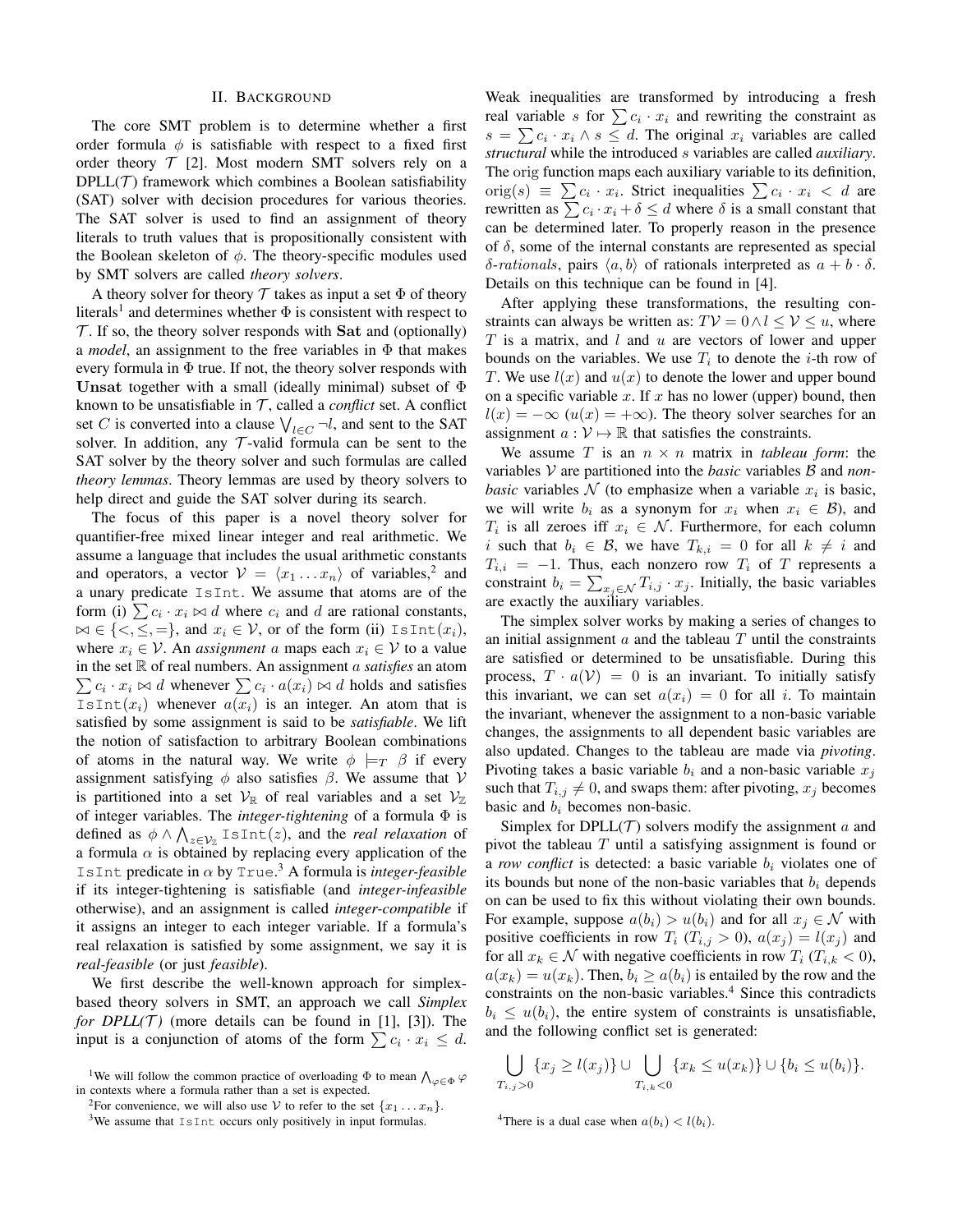The current best implementations of theory solvers for mixed linear integer and real arithmetic use a sound but incomplete procedure that layers integer reasoning on top of a solver for linear real arithmetic. Given a set  $\Phi$  of atoms, the real solver is first used to solve the real relaxation of Φ. If the solver terminates, the result is either a conflict set or an assignment  $\alpha$  (when  $\Phi$  is real-feasible). In the first case, no additional work is necessary as a conflict set for the real relaxation of  $\Phi$  is also a conflict set for  $\Phi$ . In the second case, the assignment  $a$  is examined to see whether it is integer-compatible. If not, more work is needed to refine the assignment. The following *branching* technique can be used to ensure that the current assignment is refined in the next invocation of the theory solver: select a variable  $x \in V_{\mathbb{Z}}$ whose assignment is non-integer, and then send the following theory lemma to the SAT solver,

$$
\text{IsInt}(x) \to (x \leq \lfloor a(x) \rfloor \lor x \geq \lceil a(x) \rceil) \tag{1}
$$

The SAT solver will assert one of the two new bounds on  $x$ before reinvoking the theory solver.

Naive use of this heuristic can trigger an infinite sequence of branches, so more sophisticated methods based on *cutting planes* have been developed [5]. Consider a set Φ of assertions. A cutting plane is a plane through the solution space of the real relaxation of Φ that *cuts off* some of the non-integercompatible assignments. More precisely,  $\sum c_i x_i = d$  is a cutting plane for  $\Phi$  and  $\mathcal{H} \equiv \sum c_i x_i \leq d$  is a *cut* iff the following conditions hold: (i) every assignment satisfying the integer-tightening of  $\Phi$  also satisfies  $\mathcal{H}$ ; and (ii) at least one assignment satisfying the real relaxation of  $\Phi$  also satisfies  $\neg \mathcal{H}$ .<sup>5</sup> The inequality  $H$  can be safely added to  $\Phi$  without changing any of the (integer-compatible) satisfying assignments. A cut is always entailed by the integer-tightening of  $\Phi$  and never by the real relaxation of Φ. Cuts can be implemented using theory lemmas, by sending the lemma  $\Phi \Rightarrow H$  to the SAT solver. Previous work has looked at using Gomory and Mixed Gomory cut techniques in SMT solvers [4].

## III. LEVERAGING LP SOLVERS

The first contribution of this paper is a method for leveraging the strengths of both SMT and LP solvers to construct an efficient and robust theory solver for linear real arithmetic. This idea has been explored before. Early work by Yu and Malik [6] reports results on using an LP solver as a theory solver for SMT, but the issue of potentially incorrect results from the LP solver is not addressed. Faure et al. [7] integrate several LP solvers into the Barcelogic SMT solver [8]. They use an exact solver to lazily check the results from the LP solver to ensure soundness. Finally, in recent work by de Oliveira and Monniaux [9] (a continuation of the work in [10]), extensive experiments are done using an LP solver within OpenSMT [11]. In this work, the LP solver is called first and the results are used to "seed" the search in the exact solver. Thus most of the search is done by the LP solver, while the exact solver still ensures correctness.

In each of these studies, experimental results on SMT-LIB benchmarks show that existing SMT solvers outperform the experimental solvers modified to use LP solvers, even if the LP solver results are not checked for correctness. The main reason for this is that for these benchmarks (and the applications they represent), solving requires many related calls to the theory solver, each of which is relatively simple. The algorithms used in SMT solvers are optimized for this case and thus perform better, even though they use exact arithmetic which in general is much slower than floating point arithmetic. A solution to this problem advocated in [7] is to build a floating-point LP solver optimized for many, simple, related calls.

Here, we present an alternative approach. The idea is to take the two existing algorithms as they are and use each one only in cases when it is likely to do well. We thus use an exact solver optimized for fast incremental checks as the primary theory solver. However, we also instrument this solver so that it can detect when it is starting to have difficulty, and in these cases we have it call the LP solver.

The overall approach is given by the algorithm BALANCED-SOLVE shown in Figure 1. First, an efficient incremental exact solver EXACTSOLVE is called with a heuristic cap on the number of pivots it may perform,  $k_{EX}$ . We assume that EXACTSOLVE returns a status c (Sat, Unsat, or Unknown). If the exact solver returns Sat or Unsat, we are done and return the result. Otherwise, the heuristic cap was exceeded. In this case, the LP solver is called. We must convert the simplex problem described by  $T$ ,  $l$ , and  $u$  to an analogous problem for the LP solver. We denote the LP analogs of the exact data by using the  $\sim$  annotation. They are constructed (following  $[9]$ ) as follows. For each auxiliary variable s, the equality  $s = \text{orig}(s) \equiv \sum c_i x_i$ , is added to T as  $\widetilde{s} = \sum$  float $(c_i) \cdot \widetilde{x}_i$ , where the conversion function float maps a rational to the nearest float. For each variable  $\tilde{x}$ , the bounds  $l(x)$  and  $\tilde{u}(x)$  are constructed from the *δ*-rationals,  $l(x)$  and  $u(x)$  by approximating  $\delta$  as a small constant  $\epsilon$ . For example, if  $l(x) = \langle c, d \rangle$ , then  $l(x)$  becomes float $(c + \epsilon \cdot d)$ .

The LP solver is invoked with its own pivot limit  $k_{LP}$ . If the LP solver terminates with Sat or Unsat, we retrieve the assignment  $\tilde{a}$  as well as the final set of basic variables B from the LP solver. The assignment  $\tilde{a}$  is converted into a rational assignment  $a'$  by the IMPORTASSIGNMENT routine (given below). The SEEDEXACT procedure takes  $\tilde{B}$  and a' and tries to verify the result of the LP solver using the exact solver. If this fails (or if the LP solver reaches its heuristic limit), the exact precision solver is run with a final limit  $k_{FI}$ . For *final* calls to BALANCEDSOLVE (i.e. the  $DPLL(T)$  SAT engine has found a propositionally satisfying assignment),  $k_{FI}$  should be  $+\infty$ . It can be less for non-final calls.

An important contribution of this paper is the procedure shown in Figure 2. This procedure attempts to assign a rational value to each variable that is close to the one given by the LP solver, but biased towards values that are easy to represent, partly because that makes them easier to calculate

<sup>&</sup>lt;sup>5</sup>Often, an additional requirement is that  $H$  is not satisfied by the current assignment a. We will not require this here.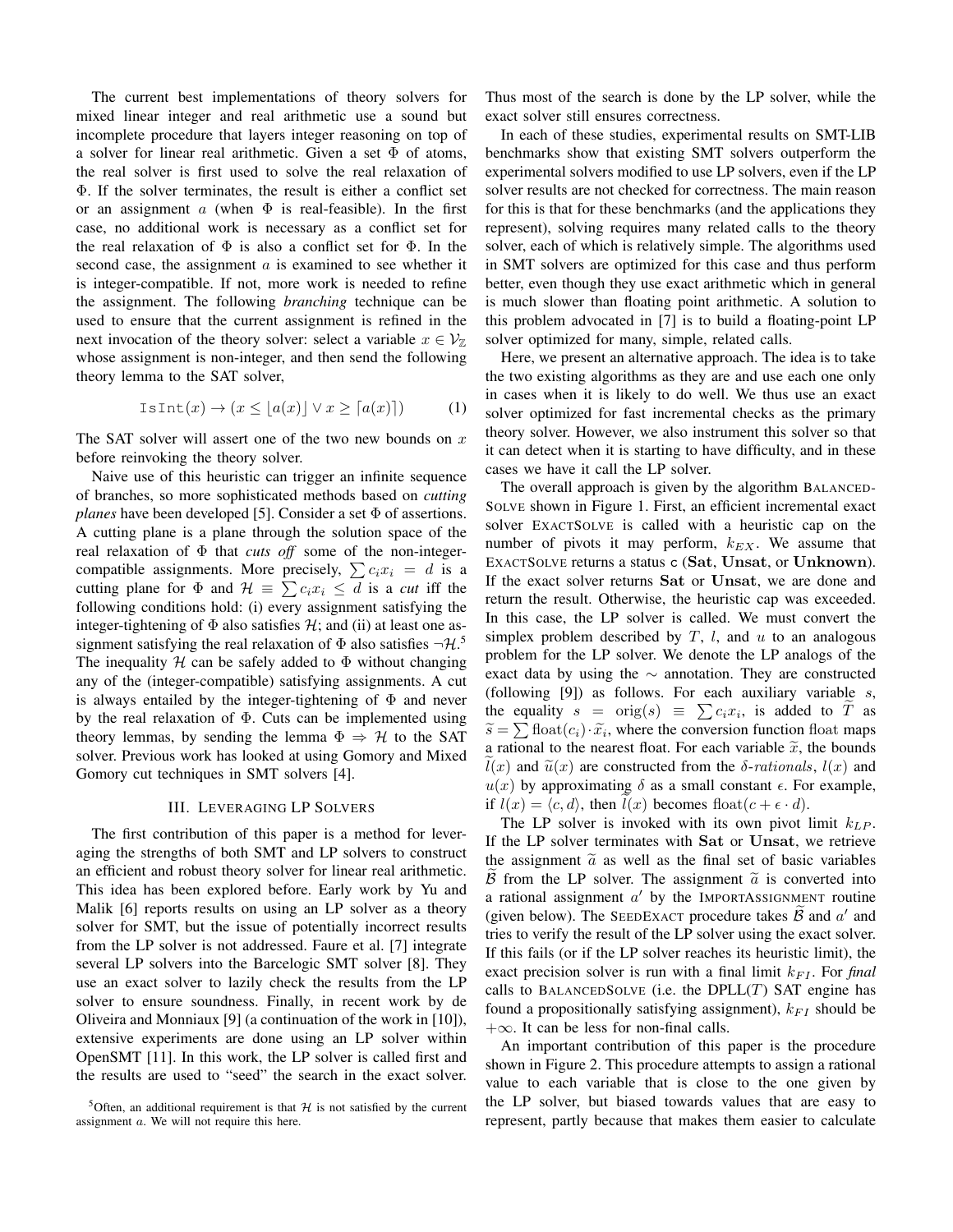- 1: procedure BALANCEDSOLVE
- 2:  $\mathbf{c} \leftarrow \text{EXACTSOLVE}(k_{EX})$
- 3: if c is Sat or Unsat then return c
- 4: Construct  $T, l, \tilde{u}$  from  $T, l, u$ <br>5:  $\langle \tilde{c}, \tilde{a}, \tilde{B} \rangle \leftarrow \text{LPSOLVE}(k_{LP}, \tilde{T})$
- 5:  $\langle \widetilde{c}, \widetilde{a}, \widetilde{\mathcal{B}} \rangle \leftarrow \text{LPSOLVE}(k_{LP}, \widetilde{T}, l, \widetilde{u})$ <br>6: **if**  $\widetilde{c}$  is **Sat** or **Unsat then**
- 6: **if**  $\tilde{c}$  is **Sat** or **Unsat then**<br>7:  $a' \leftarrow \text{IMPORTASSIGNMENT}$
- 7:  $a' \leftarrow \text{IMPORTASSIGNMENT}(\widetilde{a})$ <br>
2. SEEREXACT(c)
- 8:  $\mathbf{c} \leftarrow \text{SEEDEXACT}(a', \widetilde{B})$
- 9: if c is Sat or Unsat then return c
- 10: **return** EXACTSOLVE $(k_{FI})$

Fig. 1: The BALANCEDSOLVE procedure.

| 1: <b>procedure</b> IMPORTASSIGNMENT( $\widetilde{a}$ ) |
|---------------------------------------------------------|
| 2: for all $x \in V$ do                                 |

- 
- 3:  $r \leftarrow \text{DIOAPPROX}(\tilde{a}(x), D)$ <br>4: **if**  $|r a(x)| < \epsilon$  then *n*
- if  $|r a(x)| \leq \epsilon$  then  $r \leftarrow a(x)$
- 5: if  $x \in V_{\mathbb{Z}}$  and  $|r |r|| \leq \epsilon$  then  $r \leftarrow |r|$
- 6: if  $r > u(x)$  or  $|r u(x)| \leq \epsilon$  then  $r \leftarrow u(x)$
- 7: **else if**  $r < l(x)$  or  $|r l(x)| \le \epsilon$  then  $r \leftarrow l(x)$
- 8:  $a'(x) \leftarrow r$
- 9: **return**  $a'$



with, but also partly because the discarded portion often corresponds exactly to a rounding error. For each variable  $x$  in the assignment, IMPORTASSIGNMENT first approximates  $\tilde{a}(x)$  as a rational using a technique based on continued fraction expansion called Diophantine approximation [5]. This technique finds the closest rational value with a denominator less than some fixed constant integer D. Next, we check to see if this value is within  $\epsilon$  of the last known assignment for  $x$  in the exact solver. If so, the last known assignment is used. Next, if  $x \in V_{\mathbb{Z}}$  and the value is within  $\epsilon$  of an integer z  $\lfloor r \rfloor$  denotes the nearest integer to r), then z is used. Finally, IMPORTASSIGNMENT examines the value with respect to  $l(x)$ and  $u(x)$ . If the value violates one of these bounds or is within  $\epsilon$  of a bound, then the bound is used instead.

The SEEDEXACT routine (Fig. 3) attempts to duplicate the results from the LP solver within the exact solver. First the procedure updates the exact solver assignment by calling UPDATE on each non-basic variable. Next it computes the set,  $\mathcal{B}'$ , of variables that are non-basic in the exact solver but were marked as basic by the LP solver. We loop until as many variables in  $\mathcal{B}'$  as possible have been pivoted to become basic. At the beginning of each iteration, we visit all the rows of  $T$  to check for conflicts. ( [3] discusses doing this check efficiently.) While checking for conflicts, we can also detect whether any basic variable violates its upper or lower bound. If not, we have a satisfying assignment and stop early. If neither check applies, we search for a pair of variables  $x_i, x_j$  such that  $x_j$  is in B' meaning it is non-basic but should be basic, and  $T_{i,j} \neq 0$ and  $x_i \notin \mathcal{B}$  meaning that  $x_i$  is basic but should be non-basic. If we can find such a pair, we pivot  $i$  and  $j$  and update the

1: **procedure** SEEDEXACT( $a'$ ,  $\widetilde{B}$ ) 2: for all  $x \in \mathcal{N}$  do 3: UPDATE $(x, a'(x) - a(x))$ 4:  $\mathcal{B}' \leftarrow \mathcal{N} \cap \widetilde{\mathcal{B}}$ 5: while  $\mathcal{B}' \neq \emptyset$  do 6: if  $T$  has a row conflict then return Unsat 7: if all variables satisfy their bounds then return Sat 8: **if**  $\exists i j$ .  $x_j \in \mathcal{B}' \land x_i \notin \mathcal{B} \land T_{i,j} \neq 0$  then<br>9: **PIVOT** $(i, j)$  $Pivor(i, j)$ 10: UPDATE $(i, a'(x_i) - a(x_i))$ 11: B  $\mathcal{B}' \leftarrow \mathcal{B}' \setminus \{x_j\}$ 12: else return Unknown 13: return Unknown Fig. 3: The SEEDEXACT procedure. 1: procedure INTEGERSOLVE 2:  $c \leftarrow$  BALANCEDSOLVE()

- 3: if c is Unsat then return c
- 
- 4: Construct  $T, l, \tilde{u}$  from  $T, l, u$ <br>5:  $\langle \tilde{c}, \tilde{a}, \tilde{B}, \tilde{t} \rangle \leftarrow \text{MIPSOLVE}(k_{\text{M}})$
- 5:  $\langle \tilde{c}, \tilde{a}, \tilde{B}, \tilde{t} \rangle \leftarrow \text{MIPSOLVE}(k_{\text{MIP}}, \tilde{T}, \tilde{t}, \tilde{u})$ <br>6: **if**  $\tilde{c}$  is **Unsat then**  $c \leftarrow \text{REPLAN}(\tilde{t})$
- 6: if  $\tilde{c}$  is Unsat then  $c \leftarrow \text{REPLAN}(t)$ <br>7: else if  $\tilde{c}$  is Sat then
- 7: **else if**  $\tilde{c}$  is **Sat then**<br>8:  $a' \leftarrow \text{IMPORTASSIG}$
- 8:  $a' \leftarrow \text{IMPORTASSIGNMENT}(\widetilde{a})$ <br>0.  $a' \in \text{SEPExt}(\widetilde{a}', \widetilde{B})$
- 9:  $\mathbf{c} \leftarrow \text{SEEDEXACT}(a', \widetilde{B})$
- 10: **if** c is Unknown then  $c \leftarrow$  EXACTSOLVE $(+\infty)$
- 11: **if** (c is **Sat** and a is integer-compatible) or (c is Unsat) then return c
- 12: Generate a branching theory lemma using (1)

13: return Unknown

Fig. 4: The INTEGERSOLVE procedure.

assignment of  $x_i$  to  $a'(x_i)$ . Approximations made by the LP solver or by IMPORTASSIGNMENT mean that SEEDEXACT may fail to detect a satisfying assignment or a conflict in which case it returns Unknown. The SEEDEXACT procedure can be seen as achieving a similar effect as FORCEDPIVOT in [10] using rounds of the simplex algorithm in [1].

An alternative to verifying the LP solution would be to use an exact external LP solver (e.g. [12]–[14]). However, the use of an exact external solver (as well as an attempt to implement their rather sophisticated techniques) is beyond the scope of this work. Our goal, rather, is to make a first effort at an efficient integration of *inexact* floating-point solvers within SMT search. Integrating an exact external solver would be an interesting direction for future work.

# IV. USING MIP SOLVERS TO IMPROVE THEORY SOLVERS FOR MIXED LINEAR INTEGER AND REAL ARITHMETIC

We show how to extend the technique from the previous section to mixed linear integer and real arithmetic. The INTEGERSOLVE algorithm (Fig. 4) illustrates our approach. First, the real relaxation of the problem is solved using the BALANCEDSOLVE algorithm described above. If the real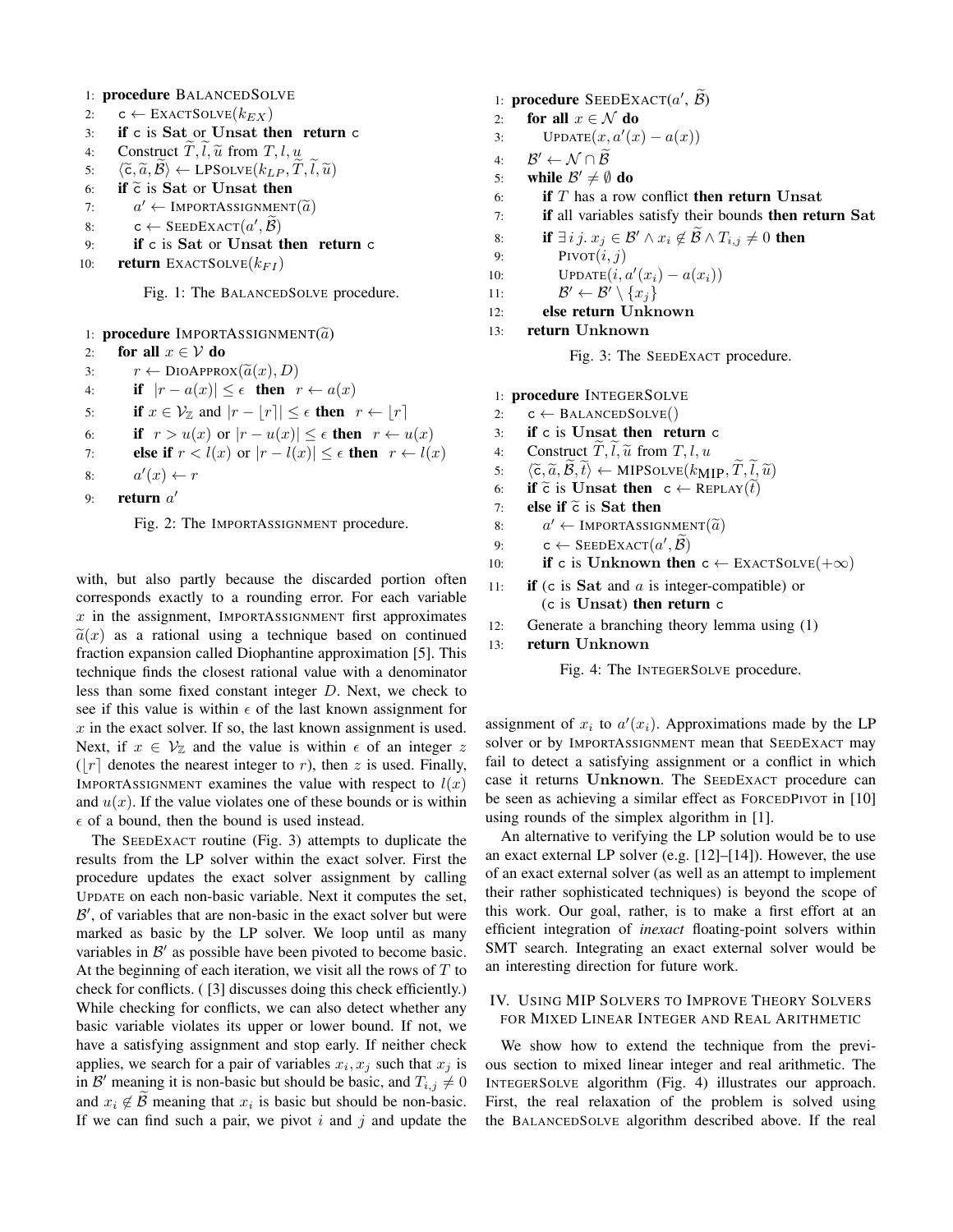PROPAGATE

$$
\frac{\tilde{E} \subseteq C_N \cup \tilde{P} \quad \tilde{h} \text{ is an inequality constraint} \quad \tilde{E} \cup I \models_T \tilde{h}}{N_1 := N \cdot \langle \tilde{h}, \tilde{E} \rangle}
$$

BRANCH

$$
\tilde{a} \text{ satisfies } \tilde{P} \land C_N \quad v \in \mathcal{V}_{\mathbb{Z}} \quad \tilde{a}(v) = \alpha \quad \alpha \notin \mathbb{Z}
$$
\n
$$
N_1 := N \cdot \langle v \leq \lfloor \alpha \rfloor, \emptyset \rangle \quad || \quad N_2 := N \cdot \langle v \geq \lceil \alpha \rceil, \emptyset \rangle
$$

Fig. 5: Derivation rules. N is the parent node,  $N_1$  and  $N_2$  its child nodes. The symbol · denotes sequence concatenation.

relaxation is unsatisfiable, then we are done. Otherwise, we construct an MIP instance and call an MIP solver (with a pivot limit  $k_{\text{MIP}}$ ) to search for an integer-compatible solution. When Unsat is returned, we also retrieve a *proof tree*  $\tilde{t}$ , which is a record of the steps taken by the MIP solver, and attempt to verify the tree by *replaying* its proof in the exact solver using the REPLAY procedure described below. Otherwise, if Sat is returned, we attempt to verify the assignment as before. If the verification fails, we again call EXACTSOLVE to ensure that we have a solution to the real relaxation before continuing. If we are unable to verify that the problem is Unsat or do not find an integer-compatible assignment, we force a branch by generating a theory lemma of the form (1) and return.

We now show how proof trees extracted from the MIP solver can be replayed within the exact solver. For the rest of the section, let M be an MIP instance consisting of an LP problem P of the form  $TV = 0 \land l \leq V \leq u$  with the integer-tightening constraints  $I \equiv \bigwedge_{z \in \mathcal{V}_\mathbb{Z}} \text{IsInt}(z)$ . Let  $\tilde{P}$  be the approximate version of  $P$  obtained by converting all rational constants in P to their corresponding floating point constants.

The process that an MIP solver goes through before concluding that  $\ddot{P}$  is integer-infeasible can be described at an abstract level as a search tree. The root node represents the initial problem  $\tilde{P}$  and each non-root node is derived from its parent by adding either a cut or a branch to the problem. The leaves of the tree represent real-infeasible problems.

Formally, we define a tree node  $N$  as a sequence of pairs  $\langle \hat{h}, \hat{E} \rangle$ , where  $\hat{h}$  is an inequality constraint and  $\hat{E}$  is an *explanation*, a (possibly empty) finite set, each element of which is either some  $\tilde{h}'$  where  $\langle \tilde{h}', \tilde{E}' \rangle$  appears earlier in N or is a constraint from the initial problem  $\ddot{P}$ . We denote by  $C_N$  the set  $\{h \mid \langle h, E \rangle \in N\}.$ 

The root node of a proof tree is the empty sequence. Each non-root node is the result of applying to its parent node one of the derivation rules in Figure 5. The PROPAGATE rule is used to record when the MIP solver adds a cut. The cut must be entailed by some subset of constraints in the current MIP problem. The cut and its explanation are recorded in the child sequence. The BRANCH rule is used to record when the MIP solver does a case split on an integer variable. This can happen when the MIP solver has a solution  $\tilde{a}$  to the real relaxation of the current problem that is not integercompatible. The MIP solver chooses an integer variable  $v$  that has been assigned a real value  $\alpha$  and enforces the constraint  $v \leq |\alpha| \vee v \geq |\alpha|$ . The rule has two children, each of which

# 1: **procedure**  $REPLAN(H, t)$

2:  $C_H \leftarrow \{h | \langle h, E \rangle \in H\}$ 

- 3: if t is a is a leaf node  $N$  then
- 4: Construct T, l, u from  $P \cup C_H$
- 5:  $c \leftarrow \text{BALANCEDSOLVE}()$
- 6: if c is not Unsat then return Unknown
- 7: Let  $\psi \subseteq P \cup C_H$  be the conflict from BALANCEDSOLVE 8: **return** REGRESS $(\psi, H)$
- 9: if the root of t has only one child  $c$  then
- $10:$  $t' \leftarrow$  subtree of t rooted at c

11:  $\langle h, E \rangle \leftarrow \text{IMPORTCONSTRAINT}(last(c))$ 

12: **if**  $E \subseteq C_H \cup P$  and  $E \cup I \models_T h$  then

13: **return** REPLAY $(H \cdot \langle h, E \rangle, t')$ 

14: **else return** REPLAY $(H, t')$ 

- 15: if the root of t has two children  $c_1$  and  $c_2$  then 16: **for**  $i = 1, 2$  **do** 17:  $t_i \leftarrow \text{subtree of } t \text{ rooted at } c_i$
- 18:  $\langle h_i, \emptyset \rangle \leftarrow last(c_i)$
- 19:  $K_i \leftarrow \text{REPLAN}(H \cdot \langle h_i, \emptyset \rangle, t_i)$
- 20:  $K \leftarrow$  RESOLVEBRANCH $(K_1, K_2)$
- 21: **return** REGRESS $(K, H)$



records in its sequence one of the two branch cases (with an empty explanation). A node  $N$  is a leaf when the MIP solver concludes that the problem  $P \cup C_N$  is (real)-infeasible.

Ideally, a proof tree would allow us to prove that the original problem  $P$  is integer-infeasible. However, because of the approximate representation used by the MIP solver, this is not always the case. As a consequence, our theory solver uses the proof tree just as a guide for its own internal attempt to prove that  $P$  is integer-infeasible. This process is captured at a high level by the REPLAY function.

The REPLAY function is shown in Figure 6. It takes an initially empty sequence  $H$  and a proof tree  $t$ , and traverses the tree with the goal of computing a *conflict*, a subset of the constraints in the original LP problem  $P$  that are integer-infeasible. As REPLAY traverses the tree, it constructs a sequence H which is analogous to the sequences in the tree nodes, except that it contains only those constraints that the internal exact solver has successfully replayed and so may only be a subset of those in the tree node. (The REPLAY procedure returns Unknown if the replay has failed.)

If t is a leaf node, then  $P \cup C_N$  should be integer-infeasible. We check the exact analog,  $P \cup C_H$ . If unsuccessful, we fail, returning Unknown; otherwise, we return a conflict. To compute the conflict, we make use of an auxiliary function, REGRESS, which is not shown. REGRESS takes a conflict  $K$  and a sequence  $H$  of constraint-explanation pairs and recursively replaces any constraint in  $K$  by explanation [assuming the explanation is non-empty]. The net effect is to ensure a conflict which does not contain derived cuts.

If the root of  $t$  has a single child, this child must have been derived using the PROPAGATE rule. The last element of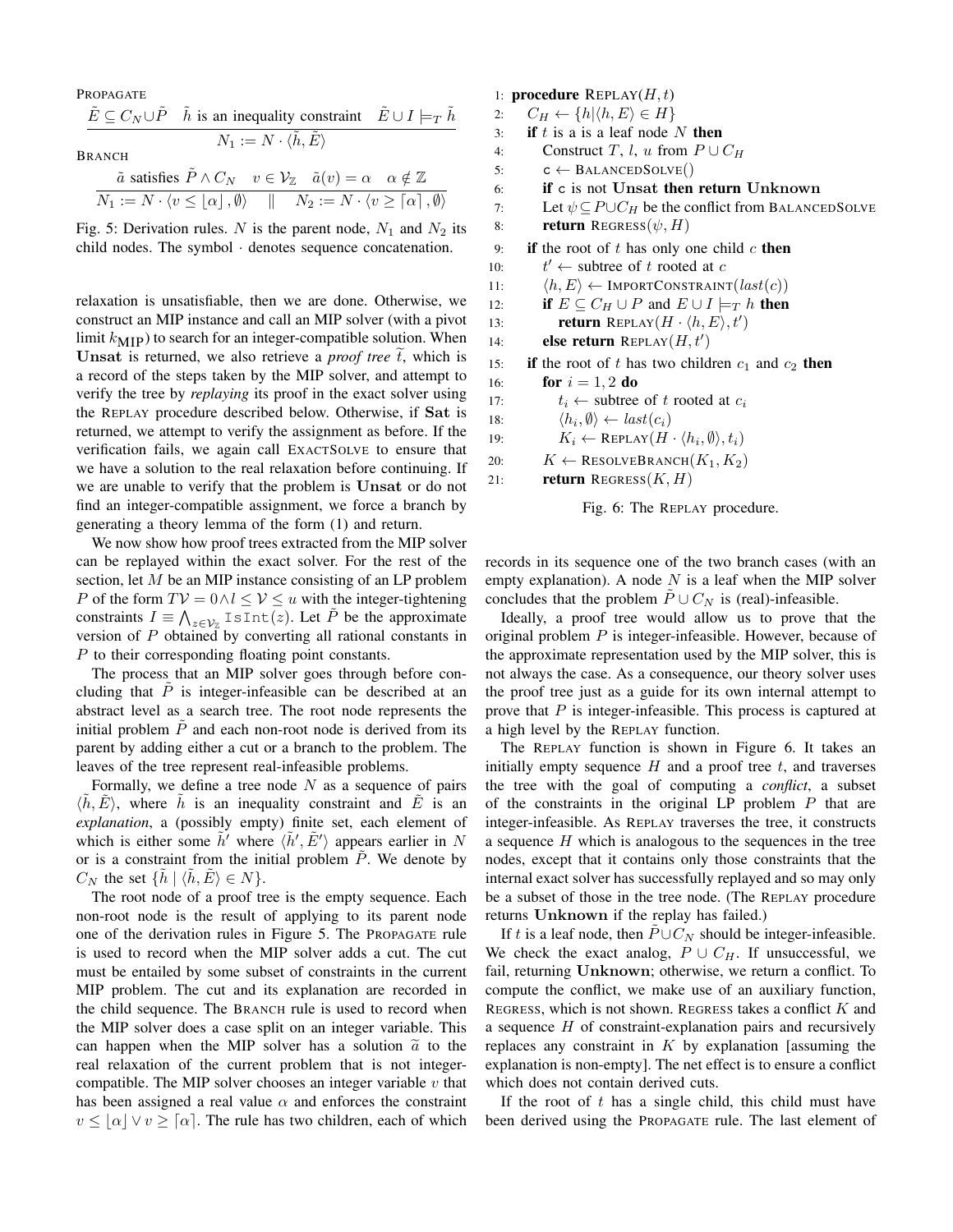the sequence in the child node represents the new cut and its explanation. We convert the cut and its explanation to their exact analogs and then verify that we can derive the cut  $h$  from the exact constraints in  $E$ . These steps are explained in more detail below. If the cut can be verified, it and its explanation are included in the parameter  $H$  passed to the next recursive call to REPLAY. If not, the recursive call is made without  $h$  in the hopes that it is not needed to derive a conflict.

The final case is when the root of  $t$  has two children, indicating that the BRANCH rule was applied. Because branch constraints only use integers, importing them cannot fail. We are always able to represent them exactly. Thus, we simply call REPLAY recursively on each of the two sub-trees, passing one of the branch conditions to each sub-tree. The RESOLVE-BRANCH procedure constructs a conflict from the two returned conflicts  $K_1$  and  $K_2$ . The procedure returns either: (i) the result of resolving  $K_1$  and  $K_2$  to remove the branch literals, (ii)  $K_i$  if it does not involve the branch, or (iii) Unknown otherwise. (The failure case requires at least one branch to be unknown.) As before, we use REGRESS to ultimately construct a conflict with constraints in  $P$  (we require REGRESS to return Unknown if  $K$  is Unknown).

Lines 12 and 13 of REPLAY require converting  $\langle \tilde{h}, \tilde{E} \rangle$  to an exact analog,  $\langle h, E \rangle$ , and then verifying that h can be derived from  $E$ . We have implemented support for both Mixed-Gomory cuts and a variant of aggregated Mixed Integer Rounding cuts [15]. We will only explain here how reconstruction works for a special case of *Gomory cutting planes*.

The MIP solver can add a Gomory cutting plane  $h$  when the following conditions hold: (i) there is a row in  $T$ ,  $b_i = \sum_{i=1}^{n} T_i$  $\sum T_{i,j} \cdot x_j$ ; (ii) all of the non-basic variables on the row are assigned to either their upper or lower bound; (iii) a subset of the variables on the row, that must include the basic variable  $b_i$ , are integer variables; and (iv) the assignment of  $b_i$  is non-integer. The premises (i)-(iv) make up the explanation  $E^6$ . For simplicity of presentation, we additionally assume all of the variables are integer and all the coefficients  $T_{i,j}$  are positive and assigned to their upper bounds. The assignment to  $b_i$  is then determined by the upper bounds of the nonbasic variables,  $\tilde{a}(b_i) = \sum T_{i,j} \cdot \tilde{u}(x_i)$ . The cut  $\tilde{h}$  for these constraints is then

$$
\sum \frac{\widetilde{T_{i,j}}}{\widetilde{a}(b_i) - \lfloor \widetilde{a}(b_i) \rfloor} \left( \widetilde{u}(x_j) - x_j \right) \ge 1.
$$

Given  $\langle h, \overline{E} \rangle$ , we can attempt to derive a trusted cut and explanation  $\langle h, E \rangle$  as follows. To reconstruct the cut, for every bound  $x_j \leq \tilde{u}(x_j) \in E$ , there must be a corresponding bound  $x_j \leq u(x_j)$  in the exact system. (Note:  $x_j \leq u(x_j)$  can be in either  $P$  or  $C_H$ .) Next we attempt to reconstruct the row  $b_i = \sum T_{i,j} x_j$  in exact precision as a row vector  $\alpha$ . The coefficient for the basic variable in  $\alpha$  is -1 ( $\alpha_i = -1$ ). Nonbasic variables' coefficients are estimated from the approximate variables,  $\alpha_j = \text{DiodPPROX}(T_{i,j}, D)$ . If after approximation, the sign of  $\alpha_j$  does not match the sign of  $T_{i,j}$ , this cut cannot be reproduced. The equalities  $T V = 0$  entail  $\sum \alpha_k x_k = 0$  iff  $\alpha$  is in the row span of T. This entailment can be checked by replacing auxiliary variables with their original definitions,

$$
\alpha_i \cdot x_i + \sum_{x_j \text{ is structural}} \alpha_j \cdot x_j + \sum_{x_k \text{ is auxiliary}} \alpha_k \cdot \text{orig}(x_k),
$$

and rejecting this cut if any of the coefficients do not cancel to 0.<sup>7</sup> The row  $\alpha$  and the bounds  $u(x_j)$  are used to generate  $b =$  $\sum \alpha_j \cdot u_j$ , which can be thought of as a potential assignment to  $b_i$ . The cut cannot be reproduced if  $b \in \mathbb{Z}$ . If the value of  $b$  is non-integer, the Gomory cut  $h$ 

$$
h:\sum \frac{\alpha_j}{b-\lfloor b\rfloor}(u(x_j)-x_j)\geq 1
$$

has been reproduced in exact precision. The explanation for h, E, includes the upper bounds  $x_j \leq u(x_j)$ , the integer constraints, and the equations  $x_k = \text{orig}(x_k)$ .

## V. EXPERIMENTS AND DISCUSSION

All of the algorithms in this paper have been implemented in the CVC4 SMT solver  $[16]$ .<sup>8</sup> In this section, we report the results of experiments using these implementations.

The implementation contains additional heuristics and several tunable parameters. While the authors have not done a formal tuning of any of these parameters, we include these values for completeness. There are two different simplex implementations in CVC4, one that follows the well-known simplex adapted for SMT described in [1], [4], and one based on sum-of-infeasibilities as described in [3]. The experiments were run using the latter method for the EXACTSOLVE procedure with a pivot cap of  $k_{EX} = 200$  in Fig. 1 (with  $k_{FI} = 200$ for non-final calls). Values of other parameters used in our experiments are  $D = 2^{26}$ ;  $\epsilon = 10^{-9}$ ;  $k_{LP} = 10000$ ; and  $k_{\text{MIP}}$  = 200000. For both the LP and MIP solvers, we use the floating-point simplex solver in GLPK version 4.52 [17], instrumented to communicate the additional information needed by CVC4 in order to verify assignments, conflicts, and proof trees.<sup>9</sup> To avoid branching loops in GLPK, GLPK is halted if it branches 100 times on any one variable. To keep the size of the numeric constants manageable, we reject any cut containing a coefficient  $\frac{n}{d}$  where  $\log_2(|n|) + \log_2(|d|) > 512$ . Further, we have a heuristic that dynamically disables the GLPK solver if it claims the problem is real-feasible and then integer-infeasible without generating any branches or cuts, a strange situation that happens with the convert benchmarks (see discussion below for details). GLPK is also dynamically disabled if CVC4's bignum package throws an exception while trying to import a floating point number. CVC4 has a heuristic that automatically detects and reencodes benchmarks in the QF\_LRA family miplib (which are derived from benchmarks in  $[18]$ ) in something closer to their original form.<sup>10</sup>

 $\int_0^7 \alpha$  can also be generated by Gaussian elimination from  $\int \chi_k = \text{orig}(x_k)$ . <sup>8</sup>Experiments were run using a branch of CVC4 available at github.com/ timothy-king/CVC4/CVC4 (commit 2550b6d).

<sup>&</sup>lt;sup>6</sup>See [4] for a Gomory cutting plane rule without additional assumptions.

<sup>&</sup>lt;sup>9</sup>Source for this modified version of GLPK is available at github.com/ timothy-king/glpk-cut-log (commit a35b8e).

<sup>10</sup>A comparison of other solvers on the miplib problems after this reencoding gave similar results to those reported in Table I.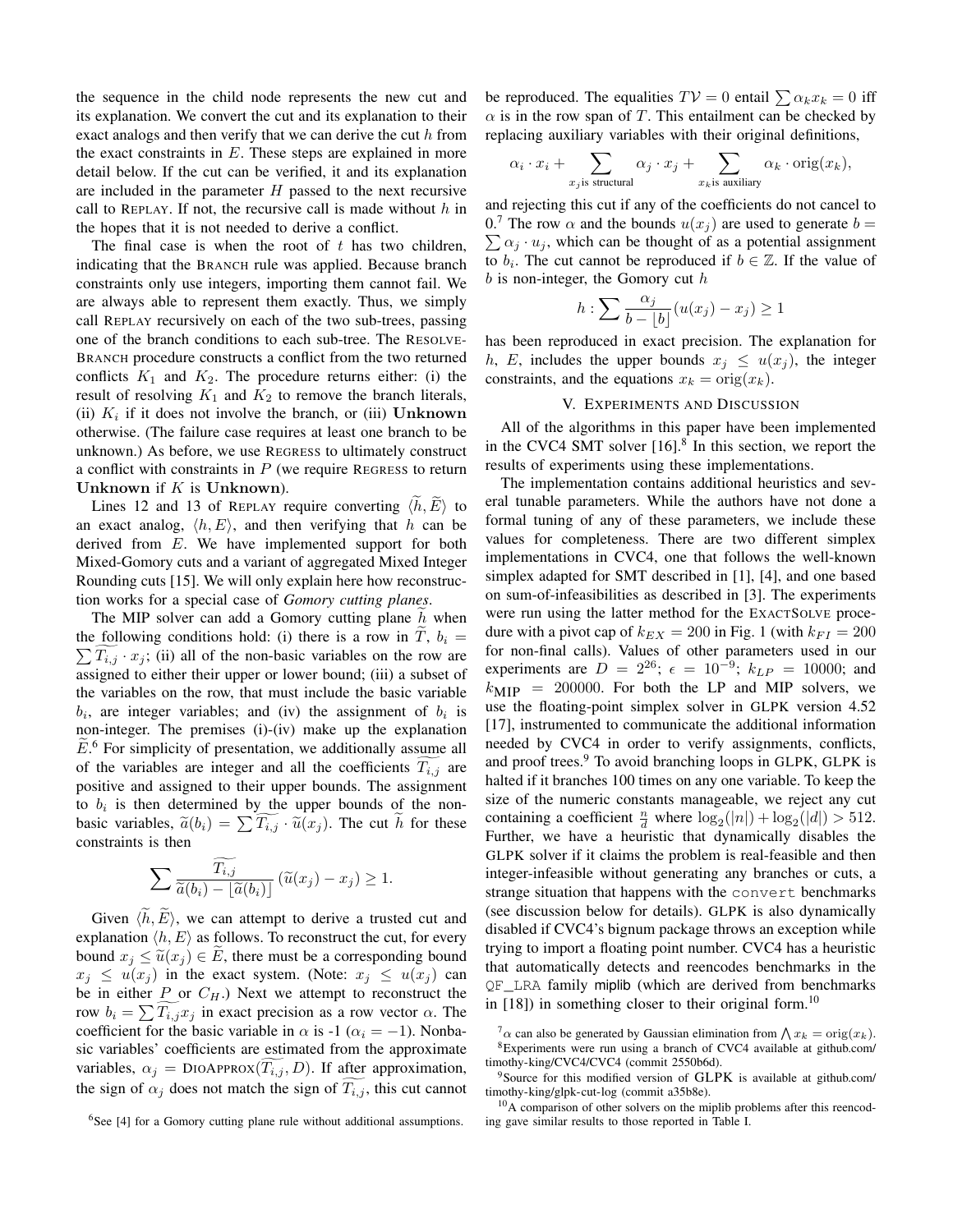|                                                                                                          |           |        |                | CVC4+MIP       |                | CVC <sub>4</sub>                                                   |                | vices2                |        | mathsat5   | Z3             |                | altergo        |             | cutsat |                | scip      |                 | glpk            |          |
|----------------------------------------------------------------------------------------------------------|-----------|--------|----------------|----------------|----------------|--------------------------------------------------------------------|----------------|-----------------------|--------|------------|----------------|----------------|----------------|-------------|--------|----------------|-----------|-----------------|-----------------|----------|
| set                                                                                                      | $#$ inst. | # sel. | solved         | time(s)        | solved         | time(s)                                                            | solved         | time (s)              | solved | time(s)    | solved         | time(s)        | solved         | time(s)     | solved | time (s)       |           | solved time (s) | solved time (s) |          |
| Selecting all benchmarks in the family                                                                   |           |        |                |                |                |                                                                    |                |                       |        |            |                |                |                |             |        |                |           |                 |                 |          |
| QF_LRA                                                                                                   | 652       | 652    | 645            | 6966           | 636            | 8557                                                               | 632            | 5350                  | 622    | 10913      | 615            | 5696           |                |             |        |                |           |                 |                 |          |
| non-conj. OF LIA 4579 4579                                                                               |           |        | 4489           | 86854 4472     |                | 86375                                                              |                | 4375 30656 4543 55417 |        |            | 4474           | 75171          |                | 3956 262031 |        |                |           |                 |                 |          |
| conj. QF LIA                                                                                             | 1303 1303 |        | 1249           | 11130          | 1068           | 31054                                                              |                | 1111 55691            |        | 1154 33260 |                | 1039 19015     | 1232           | 2055        |        | 1018 35330     | 1255 7164 |                 | 1173            | 8895     |
| total                                                                                                    |           |        |                |                |                | 6534 6534 6383 104950 6176 125986 6118 91697 6319 99590 6128 99882 |                |                       |        |            |                |                |                |             |        |                |           |                 |                 |          |
| Selecting QF_LRA benchmarks on which either LPSOLVE or MIPSOLVE was called at least once                 |           |        |                |                |                |                                                                    |                |                       |        |            |                |                |                |             |        |                |           |                 |                 |          |
| miplib                                                                                                   | 42        | 37     | 30             | 1530           | 21             | 3037                                                               | 23             | 2730                  | 17     | 5682       | 18             | 2435           | $\overline{a}$ |             |        |                |           |                 |                 |          |
| DTP-Scheduling                                                                                           | 91        | 4      | $\overline{4}$ | 4              | $\overline{4}$ | 4                                                                  | $\overline{4}$ | $\mathbf{0}$          | 4      | 2          | $\overline{4}$ |                |                |             |        |                |           |                 |                 |          |
| latendresse                                                                                              | 18        | 18     | 18             | 767            | 18             | 836                                                                | 12             | 85                    | 10     | 99         | $\theta$       | 0              |                |             |        |                |           |                 |                 |          |
| total                                                                                                    |           | 59     | 52             | 2301           | 43             | 3877                                                               | 39             | 2815                  | 31     | 5783       | 22             | 2436           |                |             |        |                |           |                 |                 |          |
| Selecting non-conjunctive QF LIA benchmarks on which either LPSOLVE or MIPSOLVE was called at least once |           |        |                |                |                |                                                                    |                |                       |        |            |                |                |                |             |        |                |           |                 |                 |          |
| convert                                                                                                  | 319       | 282    | 208            | 9646           | 193            | 9343                                                               | 188            | 4337                  | 274    | 1876       | 282            | 118            | 166            | 272         |        |                |           |                 |                 |          |
| bofill-scheduling                                                                                        | 652       | 460    | 460            | 5401           | 458            | 4490                                                               | 460            | 748                   | 460    | 1519       | 460            | 2060           | 67             | 55          |        |                |           |                 |                 |          |
| <b>CIRC</b>                                                                                              | 51        | 11     | 11             | $\Omega$       | 11             | $\Omega$                                                           | 11             | $\mathbf{0}$          | 11     | $\theta$   | 11             | 0              | 11             | $\Omega$    |        |                |           |                 |                 |          |
| calypto                                                                                                  | 37        | 37     | 37             | 3              | 37             | 3                                                                  | 37             | $\theta$              | 37     | 6          | 36             | 5              | 35             | 24          |        |                |           |                 |                 |          |
| nec-smt                                                                                                  | 2780      | 207    | 207            | 17276          | 207            | 18045                                                              | 199            | 777                   | 207    | 17925      | 201            | 7209           | 184            | 23724       |        |                |           |                 |                 |          |
| wisa                                                                                                     | 5         |        |                | $\Omega$       |                | $\Omega$                                                           |                | $\Omega$              |        |            |                | 0              |                | $\Omega$    |        |                |           |                 |                 |          |
| total                                                                                                    |           | 998    | 924            | 32326          | 907            | 31881                                                              | 896            | 5862                  | 990    | 21327      | 991            | 9392           | 464            | 24075       |        |                |           |                 |                 |          |
| Selecting conjunctive QF_LIA benchmarks on which either LPSOLVE or MIPSOLVE was called at least once     |           |        |                |                |                |                                                                    |                |                       |        |            |                |                |                |             |        |                |           |                 |                 |          |
| dillig                                                                                                   | 233       | 189    | 189            | 49             | 157            | 9823                                                               | 175            | 8557                  | 188    | 7185       | 166            | 1269           | 189            | 5           | 166    | 5840           | 189       | 42              | 189             | 3        |
| miplib2003                                                                                               | 16        | 8      | $\overline{4}$ | 307            | 4              | 1283                                                               | 4              | 507                   | 5      | 354        | 5              | 1089           | $\Omega$       | $\Omega$    | 6      | 146            | 7         | 17              | 6               | 295      |
| prime-cone                                                                                               | 37        | 37     | 37             | $\overline{2}$ | 37             | $\overline{2}$                                                     | 37             | $\overline{2}$        | 37     |            | 37             | $\overline{c}$ | 37             |             | 37     | $\overline{4}$ | 37        |                 | 37              | $\theta$ |
| slacks                                                                                                   | 233       | 188    | 166            | 61             | 93             | 2003                                                               | 107            | 15672                 | 119    | 4741       | 90             | 1994           | 188            | 84          | 96     | 6324           | 161       | 2361            | 101             | 11       |
| CAV 2009                                                                                                 | 591       | 424    | 424            | 69             | 346            | 10035                                                              |                | 376 26351             | 421    | 10236      | 354            | 2759           | 423            | 323         | 377    | 17015          | 424       | 105             | 424             | 6        |
| cut lemmas                                                                                               | 93        | 74     | 62             | 9581           | 64             | 6865                                                               | 72             | 1662                  | 45     | 9472       | 38             | 5858           | 74             | 267         | 15     | 1887           | 72        | 1757            | 71              | 760      |
| total                                                                                                    |           | 920    | 882            | 10069          | 701            | 30011                                                              | 771            | 52751                 |        | 815 31989  | 690            | 12971          | 911            | 680         |        | 697 31216      |           | 890 4283        | 828             | 1075     |

TABLE I: Experimental results on QF\_LRA and QF\_LIA benchmarks.

The experiments were conducted on the StarExec platform [19] with a CPU time limit of 1500 seconds and a memory limit of 8GB. The first segment of Table I compares our implementation with other SMT solvers over the full sets of QF\_LRA and QF\_LIA benchmarks from the SMT-LIB library (the "2013-03-07" version on StarExec), extended with the latendresse  $QF_L$ RA benchmarks from [3]. The  $QF_LIA$ benchmarks are divided into the *conjunctive* subset and the non-conjunctive subset. The conjunctive subset consists of all families, all of whose benchmarks are a simple conjunction of constraints.<sup>11</sup> The primary experimental comparison is between a configuration of CVC4 running just its internal solvers ("CVC") against a configuration with the techniques of this paper enabled ("CVC4+MIP"). We additionally compare with similar state-of-the-art SMT solvers: mathsat5 (smtcomp12 version) [20], z3 (v4.3.1) [21], and yices2 (v2.2.0) [22]. We include a comparison against the version of AltErgo [23] used in [24] on just the QF\_LIA benchmarks. For the conjunctive subset, we also give results for several solvers that support only conjunctive benchmarks: cutsat (CADE11) [25], SCIP (scip-3.0.0-ex+spx) [13], [26], and glpk (4.52) [17]. This version of SCIP handles MIP problems in exact precision.

The remaining segments of Table I give more detailed

<sup>11</sup>The conjunctive families are dillig, miplib2003, prime-cone, slacks, CAV 2009, cut lemmas, pidgeons, and pb2010. We translated these into the SMT-LIBv1.0 and MPS formats: cs.nyu.edu/~taking/conjunctive\_integers.tbz. results for QF\_LRA benchmarks, non-conjunctive QF\_LIA benchmarks, and conjunctive QF\_LIA benchmarks respectively. In each segment, we report only the results on benchmarks for which CVC4+MIP invokes GLPK at least once. (For each family, the second column of numbers indicates how many benchmarks in the family are included in the results. See cs.nyu.edu/<sup>∼</sup>taking/fmcad14 selections for a list of selected benchmarks.)

|                   |        |                |          | Sat       | Unsat                    |                |  |
|-------------------|--------|----------------|----------|-----------|--------------------------|----------------|--|
| set               | # sel. | MIPSOLVE calls | attempts | successes | attempts                 | successes      |  |
| OF LIA            | 1393   | 3873           | 2559     | 1058      | 652                      | 425            |  |
| convert           | 208    | 2130           | 1356     |           | 178                      | 3              |  |
| bofill-scheduling | 254    | 254            | 245      | 245       | 0                        | 0              |  |
| <b>CIRC</b>       | 11     | 85             | 6        | 5         | 79                       | 77             |  |
| calypto           | 37     | 375            | 77       | 23        | 293                      | 278            |  |
| wisa              | 1      |                | 1        |           | 0                        | 0              |  |
| dillig            | 189    | 228            | 225      | 185       | 3                        | $\overline{c}$ |  |
| miplib2003        | 4      | 10             | 3        | 3         | $\overline{\phantom{0}}$ | $\overline{4}$ |  |
| prime-cone        | 37     | 37             | 19       | 19        | 18                       | 18             |  |
| slacks            | 166    | 195            | 168      | 162       | 3                        | 3              |  |
| CAV 2009          | 424    | 469            | 459      | 414       | 8                        | 7              |  |
| cut lemmas        | 62     | 89             | 0        | $\theta$  | 65                       | 33             |  |

TABLE II: Success rate of reproducing results of MIPSOLVE

To better understand how successful the verification and